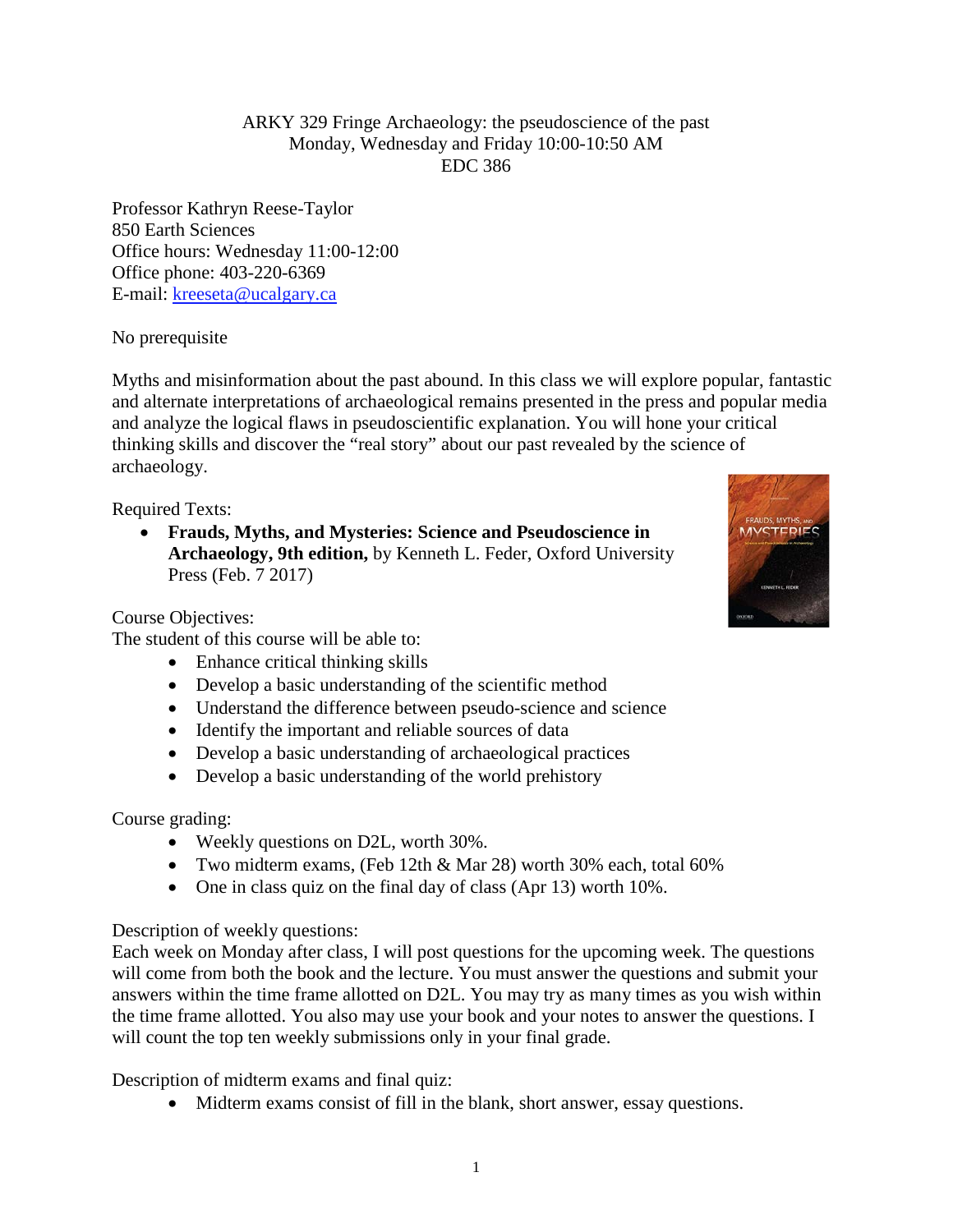- The final quiz consists of multiple-choice questions only.
- The exams and the final quiz are NOT cumulative.
- There is no final.
- I do not give make-up exams for the midterm exams or the final quiz without a written medical excuse.

Grading scale

| $A+96-100$ | $B+82-85$ | $C+70-73$     | $D+56-61$ |
|------------|-----------|---------------|-----------|
| A 90-95    | B 78-81   | C 66-69       | D 50-55   |
| A-86-90    | B-74-77   | $C - 62 - 65$ | H <       |

Tentative Schedule of Classes

| <b>CLASS DATES</b> | <b>SUBJECT OR EVENT</b>                                             | <b>READINGS</b>   |
|--------------------|---------------------------------------------------------------------|-------------------|
| Jan 8-12           | Science, Pseudoscience, and<br>Archaeology                          | Feder, Chapter 1  |
| Jan 15-19          | Epistemology: How you know what you<br>know?                        | Feder, Chapter 2  |
| Jan 22-26          | Anatomy of an Archaeological Hoax                                   | Feder, Chapter 3  |
| Jan 29-Feb 2       | Piltdown Man and Human Evolution                                    | Feder, Chapter 4  |
| Feb 5-9            | The Earliest Americans                                              | Feder, Chapter 5  |
| Feb <sub>12</sub>  | Exam 1                                                              |                   |
| Feb 14-16          | After the First Nations, but before<br>Columbus, Vikings in America | Feder, Chapter 6  |
| Feb 19-23          | <b>Reading Week, no classes</b>                                     |                   |
| Feb 26-Mar 2       | Myth of the Moundbuilders                                           | Feder, Chapter 7  |
| Mar 5-9            | Atlantis, Apocalypse Theories                                       | Feder, Chapter 8  |
| Mar 12-14          | Chariots of the Gods/Archaeology and<br>Aliens                      | Feder, Chapter 9  |
| Mar 16-21          | The Mystery of Ancient Civilizations                                | Feder, Chapter 10 |
| Mar 23-26          | Psychic Archaeology                                                 | Feder, Chapter 11 |
| <b>Mar 28</b>      | Exam 2                                                              |                   |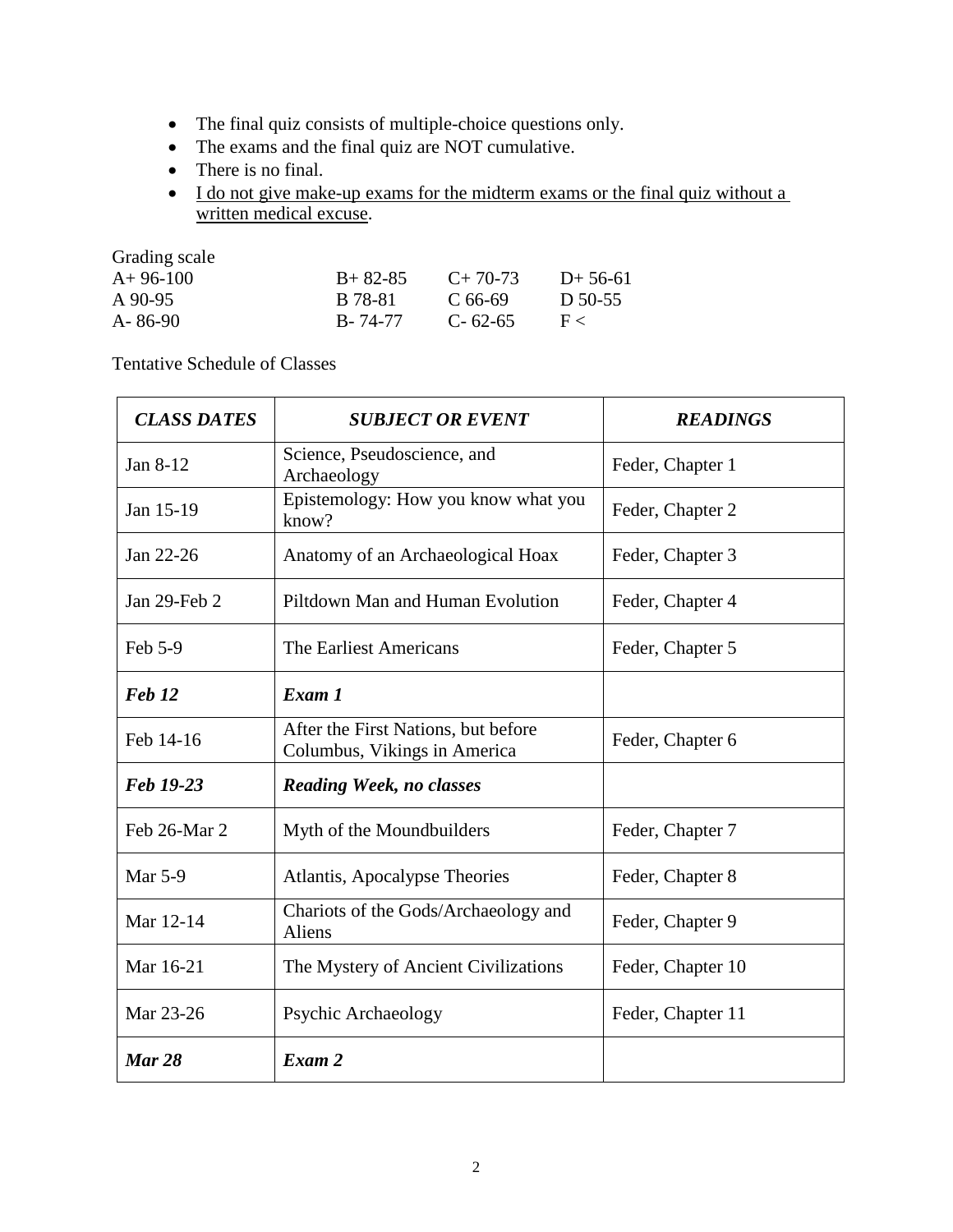| <b>Mar 30</b> | <b>Good Friday no classes</b>       |                   |
|---------------|-------------------------------------|-------------------|
| Apr $2-6$     | New Age Archaeology, Crystal Skulls | Feder, Chapter 12 |
| Apr $9-11$    | Real life archaeological mysteries  | Feder, Epilogue   |
| Apr $13$      | <b>Final quiz</b>                   |                   |

# **PLAGIARISM AND CHEATING**

Plagiarism: "to steal and pass off the ideas or words of another as one's own" (Webster's). Plagiarism will not be tolerated and will automatically result in a failing grade for the submission. Any student caught plagiarizing will also be subject to additional University sanctions. Students are expected to be familiar with the Department of Anthropology and Archaeology's policy on intellectual honesty

## **DEFERRED EXAMS:**

A student who is absent from a test for legitimate reasons must discuss an alternative course of action with the instructor. The instructor at their discretion may transfer the percentage weight for the test to the final examination, if there is a final examination in the course, set another test, etc. An instructor will normally make this decision on the basis of verbal information provided by the student. In the event that an instructor feels that they cannot judge the veracity of the information provided, Students must be aware that they are responsible for payment of any charge associated with the medical assessment and documentation as this service falls outside the realm of services provided by the Provincial Health Care Plan. Deferral of the registrar scheduled final exam requires Registrar approval.

If a deferred exam is administered, the format of the exam may be different than the original exam.

## **ACADEMIC ACCOMMODATIONS**

http://www.ucalgary.ca/access/accommodations/policy

Students needing an Accommodation because of a Disability or medical condition should communicate this need to Student Accessibility Services in accordance with the Procedure for Accommodations for Students with Disabilities

Students needing an Accommodation based on a Protected Ground other than Disability, should communicate this need, preferably in writing, to the instructor of this course.

#### **ACADEMIC INTEGRITY**

Academic integrity is essential to the pursuit of learning and scholarship in a university, and to ensuring that a degree from the University of Calgary is a strong signal of each student's individual academic achievements. As a result, the University treats cases of cheating and plagiarism very seriously. Non-academic integrity also constitutes an important component of this program.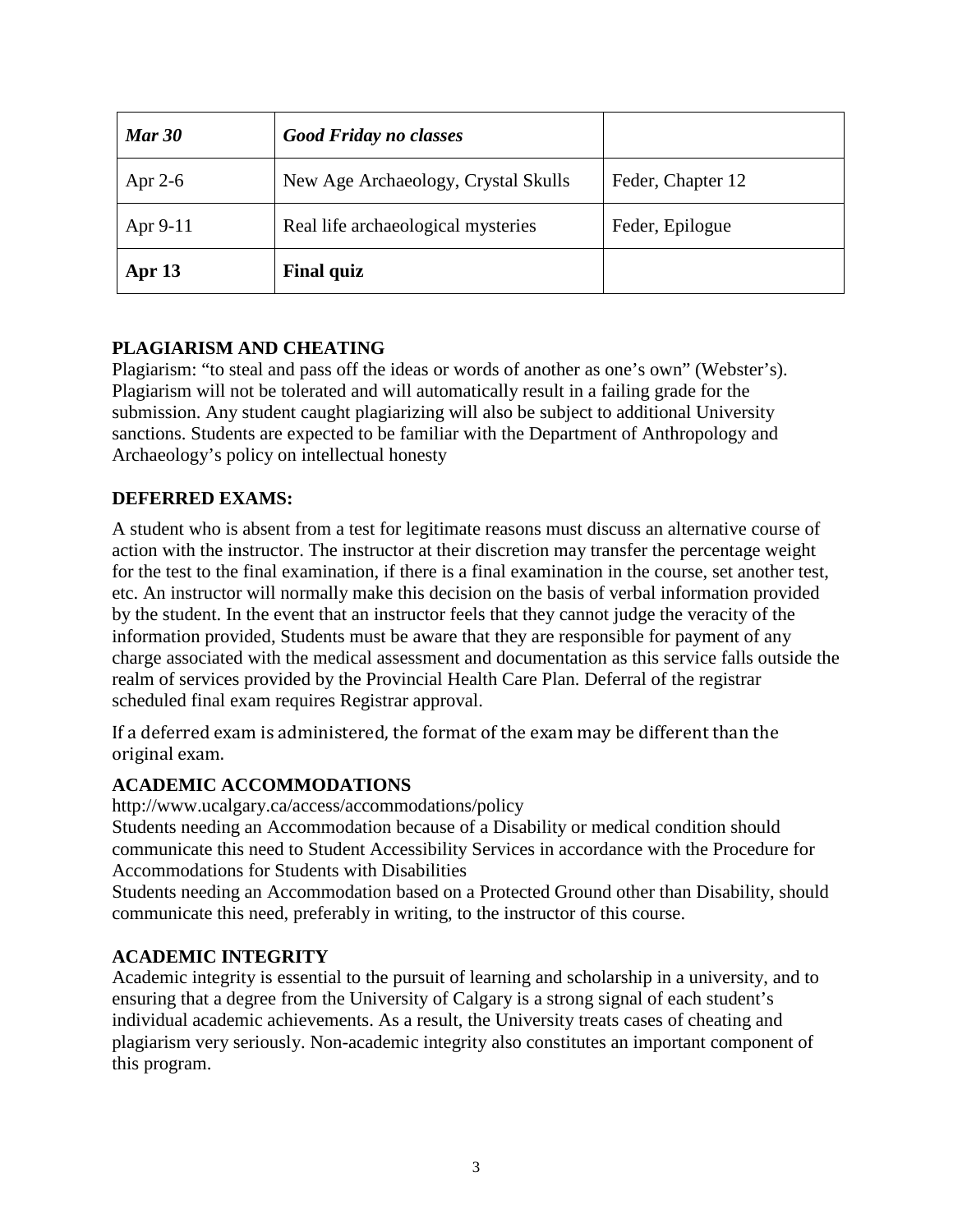For detailed information on what constitutes academic and non-academic misconduct, please refer to the following link: http://www.ucalgary.ca/pubs/calendar/current/k-2-1.html

All suspected cases of academic and non-academic misconduct will be investigated following procedures outlined in the University Calendar. If you have questions or concerns about what constitutes appropriate academic behavior or appropriate research and citation methods, you are expected to seek out additional information on academic integrity from your instructor or from other institutional resources.

Where there is a criminal act involved in plagiarism, cheating or other academic misconduct, e.g., theft (taking another student's paper from their possession, or from the possession of a faculty member without permission), breaking and entering (forcibly entering an office to gain access to papers, grades or records), forgery, personation and conspiracy (impersonating another student by agreement and writing their paper) and other such offences under the Criminal Code of Canada, the University may take legal advice on the appropriate response and, where appropriate, refer the matter to the police, in addition to or in substitution for any action taken under these regulations by the University

### **TEACHING EVALUATIONS / USRIS (Universal Student Ratings of Instruction)**

At the University of Calgary, feedback provided by students through the Universal Student Ratings of Instruction (USRI) survey provides valuable information to help with evaluating instruction, enhancing learning and teaching, and selecting courses. Your responses make a difference, please participate! Website: http://www.ucalgary.ca/usri/

#### **Writing Across the Curriculum**

Writing skills are not exclusive to English courses and, in fact, should cross all disciplines. The University supports the belief that throughout their University careers, students should be taught how to write well so that when they graduate their writing abilities will be far above the minimal standards required at entrance. Consistent with this belief, students are expected to do a substantial amount of writing in their University courses and, where appropriate, members of faculty can and should use writing and the grading thereof as a factor in the evaluation of student work. The services provided by the Writing Support, part of the Student Success Centre, can be utilized by all undergraduate and graduate students who feel they require further assistance

**Emergency Evacuation Assembly Points:** In the event of an emergency that requires evacuation, please refer to the following link to become familiar with the assembly points for the class: http://www.ucalgary.ca/emergencyplan/assemblypoints

#### **Freedom of Information and Protection of Privacy Act:**

The University of Calgary is committed to protecting the privacy of individuals who work and study at the University or who otherwise interact with the University in accordance with the standards set out in the Freedom of Information and Protection of Privacy Act. Please refer to the following link for detailed information: http://www.ucalgary.ca/legalservices/foip The Department of Anthropology and Archaeology's FOIP (Freedom of Information and Privacy) policy requires all reports/examinations to be returned to students during class time or